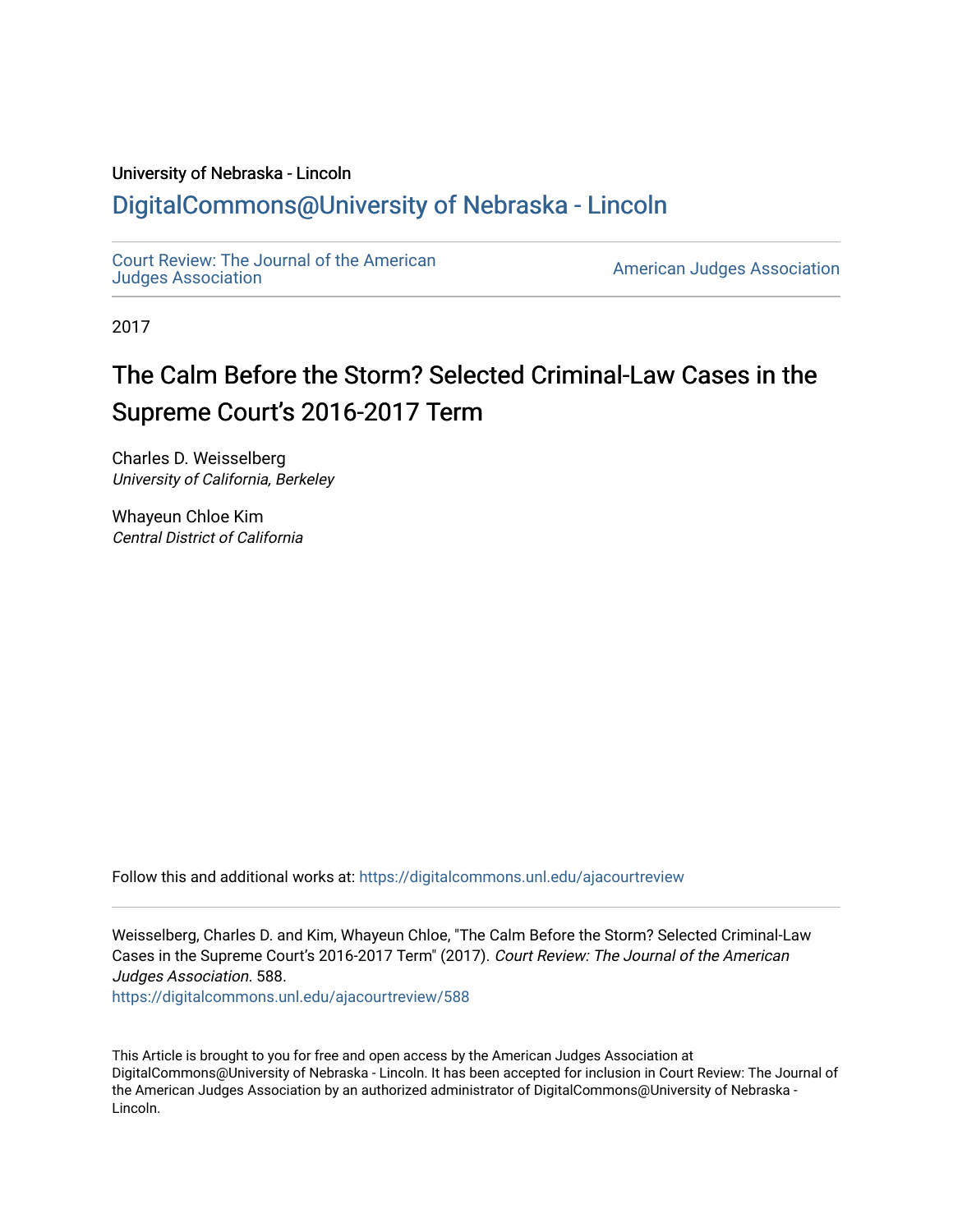# **The Calm Before the Storm?**

# **Selected Criminal-Law Cases in the Supreme Court's 2016-2017 Term**

**Charles D. Weisselberg & Whayeun Chloe Kim**

ast year's review was titled *One Term*, *Two Courts*, and it noted some of the differences in the Court's decision making before and after Justice Antonin Scalia's passing.<sup>1</sup> Justice Scalia's replacement, Justice Neil Go ast year's review was titled *One Term, Two Courts*, and it noted some of the differences in the Court's decision making before and after Justice Antonin Scalia's passing.1 Juson April 10, 2017, too late to have an impact on the criminal side of the 2016-2017 Term's ledger. He participated in only three of the twenty-two cases we discuss here,<sup>2</sup> and none of his votes was decisive. This was one Term, one Court.

Two characteristics mark the Term. One is a light criminallaw docket (with some significant rulings, but no blockbusters). The other is a relatively high degree of consensus— a high percentage of unanimous opinions—as well as fewer merits cases determined by a single vote than in the five previous Terms with a full Court.3 The October 2017 term may well be different.

We will begin with two Fourth Amendment cases that may illustrate the way in which an eight-member Court strove for consensus.

#### **FOURTH AMENDMENT**

The Supreme Court decided two civil-rights cases before Justice Gorsuch joined the bench, issuing narrow holdings, perhaps avoiding a deadlock. In *Manuel v. City of Joliet*,4 the justices addressed the threshold question whether the Fourth Amendment governs unlawful pretrial-detention claims even if the detention occurs after the start of legal process. In *County of Los Angeles v. Mendez*,5 the Court unanimously rejected the Ninth Circuit's "provocation rule" in excessive-force claims, holding that a different Fourth Amendment violation cannot transform a reasonable use of force into an unreasonable seizure.

#### UNLAWFUL PRETRIAL DETENTION

In *Manuel*, police officers searched Elijah Manuel during a traffic stop and found a bottle of pills. According to Manuel, police officers falsely claimed that there was evidence of ecstasy, and a judge found probable cause to detain him based on the officers' claims. He brought a lawsuit under 42 U.S.C. § 1983, alleging that he was arrested unlawfully and detained

#### **Footnotes**

- 1. Charles D. Weisselberg and Juliana DeVries, *One Term, Two Courts: Selected Criminal-Law Cases in the Supreme Court's 2015- 2016 Term*, 52 COURT REV. 142, 150 (2016).
- 2. The three cases were McWilliams v. Dunn, 137 S. Ct. 1790 (2017), Weaver v. Massachusetts, 137 S. Ct. 1899 (2017), and Virginia v. LeBlanc, 137 S. Ct. 1726 (2017) (per curiam).
- 3. This Term, 41 decisions (59%) were unanimous and only seven merits cases (10%) were decided by a single vote. By contrast, the five terms before October 2015 had an average rate of unanimity of 49% and an average of 22% of the merits cases decided by one vote. *See* SCOTUSblog, *Final Stat Pack for October Term 2016*, at 5, http://www.scotusblog.com/wp-content/uploads/2017/06/

without probable cause. The Seventh Circuit found that a detention following a legal process could not give rise to a Fourth Amendment claim, holding that any claim would have to be under the Due Process Clause. In a 6-2 decision, the U.S. Supreme Court reversed.<sup>6</sup>

Writing for the majority, Justice Kagan explained that the Supreme Court's precedents reflect that "pretrial detention can violate the Fourth Amendment not only when it precedes, but also when it follows, the start of legal process in a criminal case."7 If the legal process itself goes wrong—for example, when a probable-cause determination is predicated solely on a police officer's false statements—the pretrial detention should be challenged under the Fourth Amendment. Although the Court addressed this "threshold inquiry" of which constitutional right is at issue, the Court did not define "the contours and prerequisites of a § 1983 claim."8 Notably, the Court left open the question of whether the Fourth Amendment cause of action continues to accrue throughout the period of detention, which would be critical in determining whether Manuel's claim is time-barred.9

Justice Alito, joined by Justice Thomas, dissented.10 Although they agreed with the Court that the Fourth Amendment continues to apply after the start of legal process, they would still have dismissed the unlawful-detention claim. They also accused the majority of not addressing the critical questions in Manuel's case: whether a malicious-prosecution claim could be brought under the Fourth Amendment and whether Fourth Amendment detention claims continue to accrue during pretrial detention.<sup>11</sup>

#### EXCESSIVE FORCE

*Mendez* involved a police shooting of two innocent individuals. Two deputy sheriffs entered a shack occupied by Angel Mendez and Jennifer Garcia without a warrant and without knocking or announcing their presence. Mendez, who had been napping, rose from the bed and picked up a BB gun nearby to place it on the floor. The deputies saw Mendez holding a gun and immediately opened fire. Mendez and Garcia were shot multiple times. Mendez and Garcia brought a 42

[SB\\_votesplit\\_20170628.pdf.](http://www.scotusblog.com/wp-content/uploads/2017/06/SB_votesplit_20170628.pdf)

- 4. 137 S. Ct. 911 (2017).
- 5. 137 S. Ct. 1539 (2017).
- 6. *Manuel*, 137 S. Ct. at 915-17, 922.
- 7. *Manuel*, 137 S. Ct. at 918.
- 8. *Id*. at 920.
- 9. *Id.* at 916, 920.
- 10. *Id.* at 923 (Alito, J., dissenting).
- 11. Although Justice Thomas joined Justice Alito's opinion in full, he wrote separately to argue that the issue of the accrual date should have been left open for another case. *Id.* at 922 (Thomas, J., dissenting).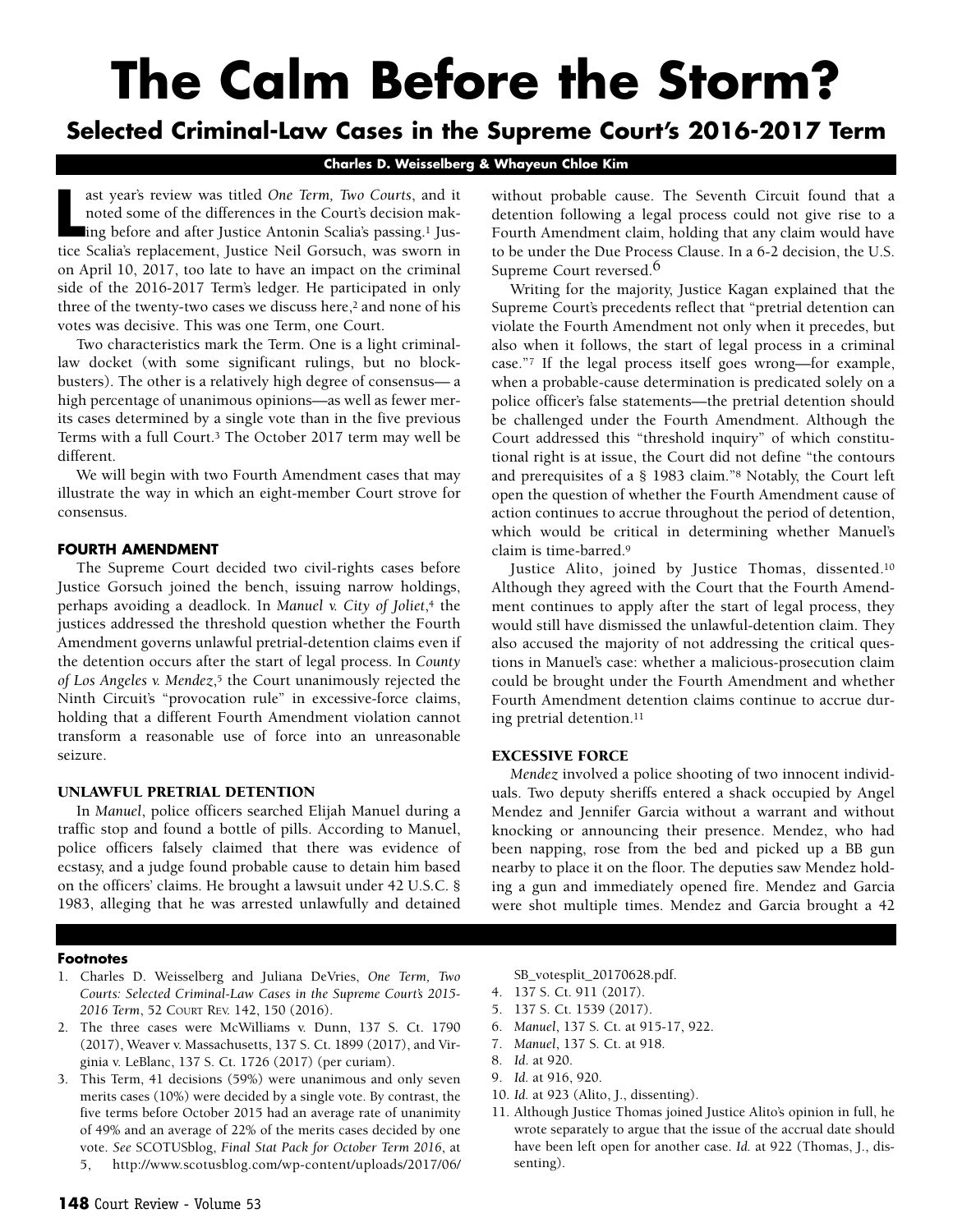U.S.C. § 1983 action alleging several Fourth Amendment violations, including use of excessive force. The lower courts found that the deputies acted reasonably in shooting to protect themselves. Still, they determined that the officers used excessive force under the Ninth Circuit's provocation rule, which holds that an officer's otherwise appropriate use of force is unreasonable "if (1) the officer intentionally or recklessly provoked a violent response, and (2) that provocation is an independent constitutional violation" (such as entering without a warrant).12 The Supreme Court reversed.

In a unanimous ruling, Justice Alito wrote that the provocation rule "is incompatible with our excessive force jurisprudence."13 Courts should determine whether the force used is reasonable by examining "whether the totality of the circumstances justifies a particular sort of search or seizure."14 This inquiry is dispositive; if the officer carries out a seizure that is reasonable based on the circumstances, there is no valid excessive-force claim.15 The provocation rule, however, would allow an excessive-force claim if there was a different Fourth Amendment violation, such as entering without a warrant. The Court decried the practice of "us[ing] another constitutional violation to manufacture an excessive force claim where one would not otherwise exist."16 Although the Court sharply criticized the provocation rule, it stopped short of dismissing the case. Instead, the justices sent the case back for further analysis of the officers' liability under an alternative theory.

#### **FIFTH AND FOURTEENTH AMENDMENTS**

This was a significant part of the Term's criminal-law docket, with notable rulings on double jeopardy, expert assistance, compensation for wrongful convictions and disclosure of exculpatory evidence.

#### DOUBLE JEOPARDY CLAUSE

Over the years, the Supreme Court has wrestled with the preclusive effect that may be given to inconsistent jury determinations. In *Bravo-Fernandez v. United States*,17 the defendants were convicted of federal-program bribery charges but acquitted of conspiracy and other related offenses, which were inconsistent verdicts. On appeal, their bribery convictions were reversed due to an instructional error. Should the jury acquittal prevent the government from retrying the defendants on the bribery charges? A unanimous Court said no.

The Court's opinion, written by Justice Ginsburg, is a primer on issue preclusion in criminal law. When a jury returns a verdict of not guilty on some charges but fails to reach a verdict on a different count that depends on the same critical issue, *Yeager v. United States* provides that the hung count may not be retried because "there is no way to decipher what a hung count represents."18 By contrast, when there are rationally irreconcilable verdicts of both acquittal and conviction, the acquittal has no preclusive effect under the rule established in *United States v. Powell*.19 The *Bravo-Fernandez* case is more like *Powell* than *Yeager*, the Court held, because the defendants could not show that the jury necessarily resolved in their favor the question of whether they violated the bribery statute. We cannot know which of the inconsistent verdicts the jury really meant. And that the bribery convictions

**The Court granted certiorari to decide . . . whether** *Ake* **[***v. Oklahoma***] requires the appointment of an** *independent* **defense expert [but] instead decided a narrower question.**

were later vacated for instructional error does not change the analysis since issue preclusion depends upon the jury's assessment of the evidence in light of the allegations as presented at trial.20 The Court thus declined an invitation to deviate from the general rule that the Double Jeopardy Clause does not prevent reprosecution when a conviction is reversed for grounds other than insufficiency of the evidence.21 Justice Thomas concurred to suggest that, in an appropriate case, the Court should reconsider *Yeager* and a prior case, *Ashe v. Swenson*.22

#### DUE PROCESS CLAUSE — ASSISTANCE OF EXPERTS

*Ake v. Oklahoma*<sup>23</sup> is the foundational case on an indigent defendant's right to expert assistance. *Ake* establishes that when an accused's mental condition is relevant to criminal culpability and punishment, the State must provide a mentalhealth professional capable of "conduct[ing] an appropriate examination and assist[ing] in evaluation, preparation, and presentation of the defense."24 The Court granted certiorari in *McWilliams v. Dunn*<sup>25</sup> to decide whether *Ake* requires the appointment of an *independent* defense expert. It instead decided a narrower question.

James McWilliams was convicted of capital murder. At the jury portion of the penalty phase, the prosecution called two psychiatrists who had previously evaluated him for competency to stand trial. The defense subpoenaed mental-health records from the facility where he was held, though the records did not arrive before the jury recommended a sentence of death. Prison records and a report from a neuropsychologist employed by the State arrived two days before the sentencing hearing. Although the defense had asked for a continuance and for expert assistance to evaluate the materials, the requests

- 12. *Mendez*, 137 S. Ct. at 1545 (internal citations omitted).
- 13. *Id.* at 1546.
- 14. *Id.* (citing Tennessee v. Garner, 471 U.S. 1, 8-9 (1985)).
- 15. *Id*. at 1547.
- 16. *Id.* at 1546.
- 17. 137 S. Ct. 352 (2016).
- 18. *Id*. at 357 (quoting Yeager v. United States, 557 U.S. 110, 121-22  $(2009)$ .
- 19. 469 U.S. 57, 68 (1984).
- 20. 137 S. Ct. at 363-64.
- 21. *Id*.
- 22. *Id*. at 366, 367 (Thomas, J., concurring) (addressing *Yeager*, *supra*, and Ashe v. Swenson, 397 U.S. 436 (1970)).
- 23. 470 U.S. 68 (1985).
- 24. *Id*. at 83.
- 25. 137 S. Ct. 1790 (2017).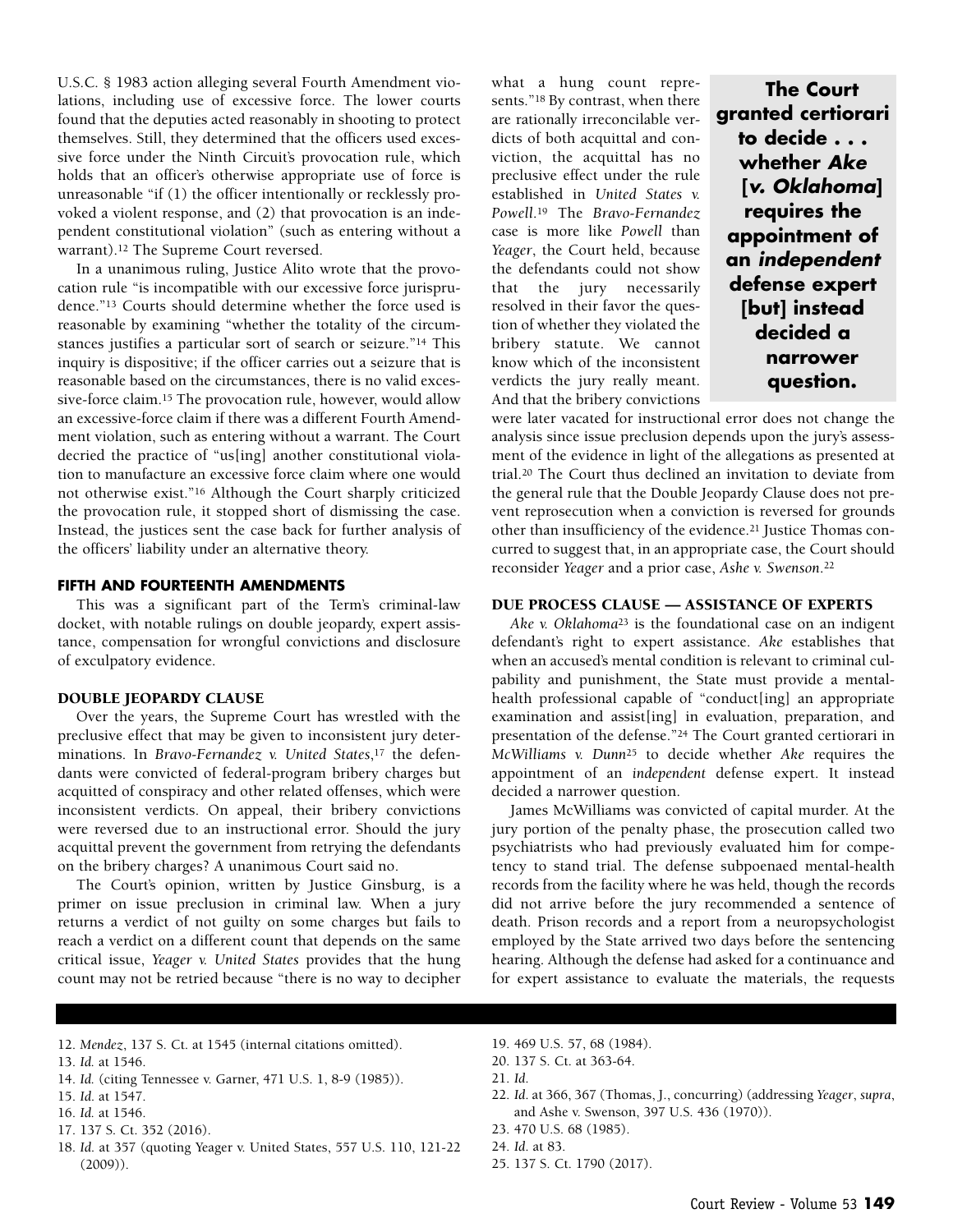## **[T]he justices ruled that [Colorado's "Exoneration Act"] failed to afford a constitutionally adequate remedy.**

were denied and the defendant was sentenced to death. His case reached the Supreme Court on federal habeas corpus.

In a 5-4 decision authored by Justice Kennedy, the Court found that the state appellate court's decision was contrary to, or involved an unreasonable application, of law clearly established by *Ake*.26 Neither

the State neuropsychologist "nor any other expert helped the defense evaluate [the] report or McWilliams' extensive medical records and translate these data into a legal strategy."27 No one helped the defense prepare arguments or testimony, nor did the short time frame allow for more expert assistance.28 The majority noted that, "[a]s a practical matter, the simplest way for a State to meet this standard may be to provide a qualified expert retained specifically for the defense team" and that "appears to be the approach the overwhelming majority of jurisdictions have adopted."29 However, the majority did not need to reach the broader question whether an *independent* expert is constitutionally required, since it was clear that that McWilliams was denied the help of *any* expert.30 The Court remanded for the Court of Appeals to address whether the error required habeas relief to be granted.31

Justice Alito dissented, joined by the Chief Justice and Justices Thomas and Gorsuch.32 Criticizing the majority for avoiding the broader question, these four justices would hold that *Ake* left open whether due process requires the appointment of a defense-team expert as opposed to simply a neutral expert, so McWilliams could not show that the state courts had failed to follow clearly established law.33

#### DUE PROCESS CLAUSE — REFUND OF FEES, COSTS, AND RESTITUTION

The petitioners in *Nelson v. Colorado*<sup>34</sup> were two defendants whose criminal convictions had been overturned. Shannon Nelson was acquitted in a retrial that followed an appellate reversal; Luis Alonzo Madden was not retried after his convictions were overturned. Nelson and Madden both sought return of costs, fees, and restitution that they had paid.35 Colorado's "Exoneration Act" provides for refund only if a person affirmatively brings a civil claim and proves actual innocence of the offense by clear and convincing evidence.36 The Colorado Supreme Court found that the Act affords the only process to obtain a refund, and that it comports with the Due Process Clause. Seven members of the Supreme Court disagreed.

In an opinion by Justice Ginsburg, the justices ruled that the Act failed to afford a constitutionally adequate remedy. The majority measured the State's procedures under the threepart test set forth in *Mathews v. Eldridge*,37 reasoning that *Mathews* provides the appropriate framework since the challenge was to the continuing deprivation of property after a conviction was reversed or vacated, and no further criminal process is implicated. Applying *Mathews*, the former defendants' "interest in regaining their funds is high, the risk of erroneous deprivation of those funds under the Exoneration Act is unacceptable, and the State has shown no countervailing interests" in retaining the funds.38 They "should not be saddled with any proof burden" since they are presumed innocent.39 The State "may not impose anything more than minimal procedures on the refund of exactions dependent upon a conviction subsequently invalidated."40

Justice Alito concurred, but would have analyzed the issue under the due-process framework of *Medina v. California*,41 which applies to rules that are part of the criminal process.<sup>42</sup> He would have reached the same outcome under *Medina* for fines and monetary penalties, drawing in part on historical practices.43 Noting that a restitution order is much like a civil judgment, however, Justice Alito would have held that refunds of restitution awards are not constitutionally required, especially awards that follow a final judgment later vacated on collateral review.44 Justice Thomas dissented, arguing that there is no substantive right under the Due Process Clause to repayment of funds that were lawfully paid to the State, and Colorado was free to craft its own procedures, if any, for recoupment.45

The case may have a substantial impact. It clarifies which due process test—*Mathews* or *Medina*—applies after the criminal process is completed. And, of course, it instructs states not to impose more than "minimal procedures" for reimbursement of fees when a conviction is invalidated.

#### DUE PROCESS CLAUSE — VAGUENESS

Two terms ago, the Supreme Court decided *Johnson v. United States*<sup>46</sup> and held that a residual clause in the Armed Career Criminal Act of 1984 ("ACCA") was unconstitutionally vague. The same language in the ACCA's residual clause, defining a

- 26. *Id*. at 1801.
- 27. *Id*. at 1800.
- 28. *Id*. at 1800-01.
- 29. *Id*. at 1800.
- 30. *Id*.
- 31. *Id*. at 1801.
- 32. *Id*. at 1801 (Alito, J., dissenting).
- 33. *Id*. at 1804, 1806. The dissenting justices also argued that the majority decided the case on an issue for which review was denied. *Id*. at 1806-07.
- 34. 137 S. Ct. 1249 (2017).
- 35. *Id*. at 1253.
- 36. *Id*. at 1254. The individual must also have served at least part of a

term of incarceration for a felony conviction, and the conviction must have been overturned for reasons other than insufficiency of the evidence, or legal error not related to actual innocence. *Id*.

- 37. 424 U.S. 319, 335 (1976).
- 38. 137 S. Ct. at 1257-58.
- 39. *Id*. at 1256.
- 40. *Id*. at 1258.
- 41. 505 U.S. 437 (1992).
- 42. 137 S. Ct. at 1258, 1258 (Alito, J., concurring).
- 43. *Id*. at 1260.
- 44. *Id*. at 1261-62.
- 45. *Id*. at 1263, 1265-66 (Thomas, J., dissenting).
- 46. 135 S. Ct. 2551 (2015).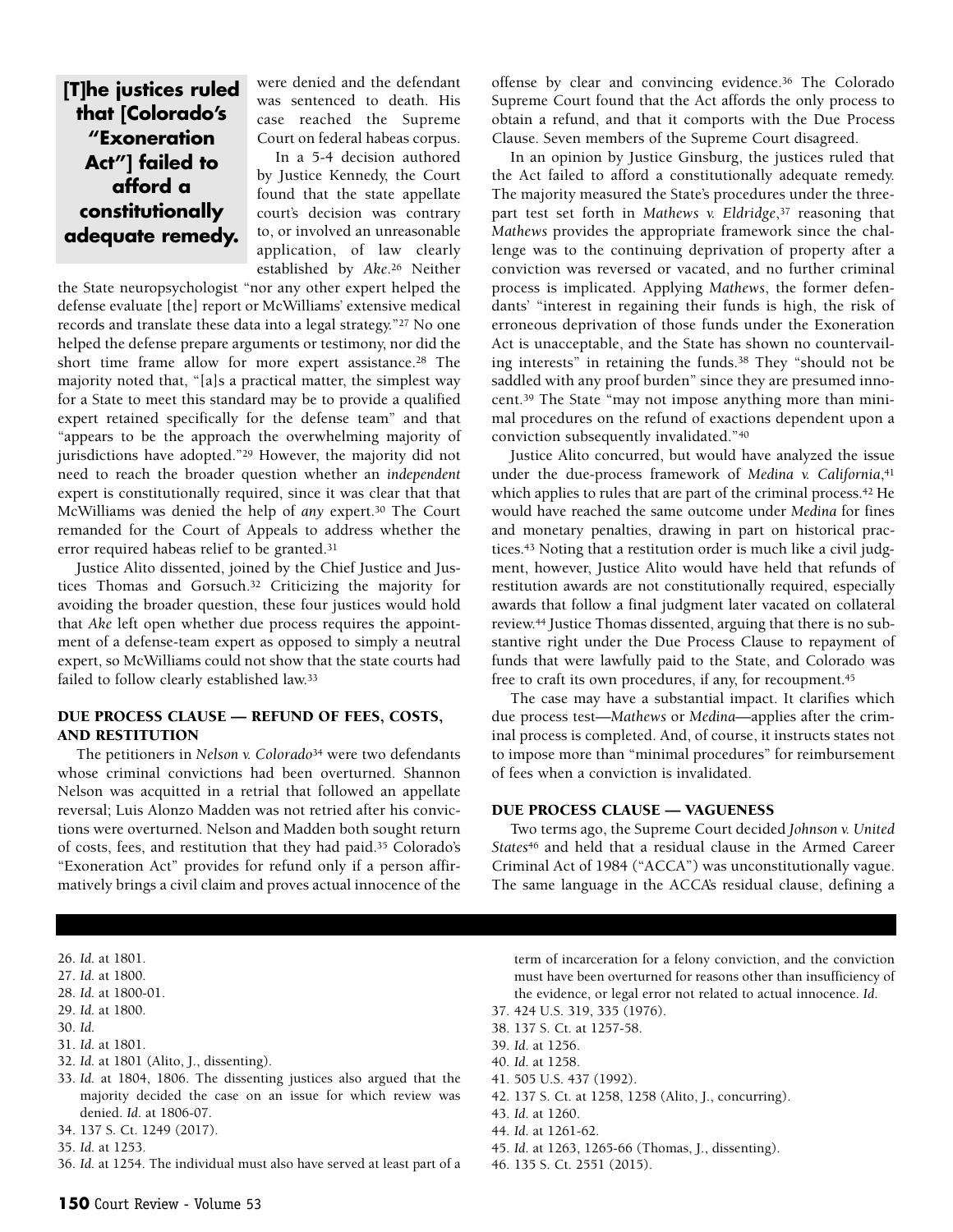"crime of violence" as involving conduct "that presents a serious potential risk of physical injury to another," is in the U.S. Sentencing Guidelines and is one of the criteria that allows a defendant to be sentenced as a career offender.47 The District Court found that the defendant in *Beckles v. United States*<sup>48</sup> qualified as a career offender under the Guidelines, and he challenged the provision in light of the holding in *Johnson*. Although the statute was void for vagueness, a majority of the Court ruled that the relevant guideline was not susceptible to such a challenge.

Writing for five members of the Court, Justice Thomas relied upon the justices' earlier ruling in *United States v. Booker*, which made the Guidelines "effectively advisory."49 Reasoning that "[b]ecause they merely guide the District Courts' discretion, the Guidelines are not amenable to a vagueness challenge."50 A defendant can challenge a sentence or a Guidelines provision on other grounds, such as under the *Ex Post Facto* Clause, the Eighth Amendment in a capital prosecution, or the Due Process Clause if a court uses materially false evidence to sentence an uncounseled defendant.51 But since the Guidelines do not fix the permissible range of sentences, and merely guide the exercise of discretion within the sentencing range, they are different from statutes.

Justice Ginsburg concurred in the result because the official commentary to the challenged guideline expressly designated Beckles' offense as a crime of violence.52 Justice Sotomayor agreed with Justice Ginsburg, but wrote separately to address the majority's vagueness ruling. She noted that while the Guidelines were no longer binding, they play a central role in federal sentencing, providing the framework for the thousands of sentencing proceedings each year.53 Justice Sotomayor contended that a district court's reliance on a vague guideline creates a serious risk of arbitrary enforcement, since the Guidelines functionally anchor the judge's discretion. She also queried how a guideline could be treated as formal law for *Ex Post Facto* Clause and Eighth Amendment but not for a vagueness challenge.54

#### DUE PROCESS CLAUSE — BRADY MATERIAL

The *Brady* case—*Turner v. United States*55—arose from a highly publicized murder prosecution in the District of Columbia. The seven petitioners were convicted on a theory that they participated in a group attack upon the victim, who was robbed, beaten, and sodomized. Decades later, they sought to vacate their convictions based upon evidence withheld by the prose-

- 47. U.S. Sentencing Comm'n, Guidelines Manual §§ 4B1.1(a), 4B1.2(a)(2) (Nov. 2006).
- 48. 137 S. Ct. 886 (2017).
- 49. *Id*. at 894 (quoting United States v. Booker, 543 U.S. 220, 245 (2005).) Justice Kennedy joined the majority opinion but noted that the vagueness doctrine, which is concerned with giving fair warning to an offender and preventing arbitrary enforcement, cannot automatically be transferred to sentencing. *Id*. at 897, 897 (Kennedy, J., concurring). Justice Kagan did not participate in the decision.

#### 50. *Id*.

51. *Id*. at 895-96 (citations omitted).

cution, the most important of which was the identity of a man seen near the scene of the crime, and who was arrested for attacks in the neighborhood shortly after the murder took place. The petitioners sought to tie that together with other undisclosed evidence—noises heard by another witness—which might have supported a theory that the offense was committed by a single perpetrator, rather than a group.56

In a 6-2 ruling, authored by Justice Breyer, the Court found

that the suppressed evidence was "*Brady* information" since it was favorable to the accused, as either exculpatory or impeaching evidence.57 However, the majority agreed with the lower courts that the withheld evidence was not material, and thus the non-disclosure did not violate the Due Process Clause. The guilt of a single other perpetrator would be inconsistent with the petitioners' guilt only if there was no group attack. Since virtually every witness to the crime testified that it was a group attack, the withheld evidence was insufficient to undermine confidence in the outcome of the jury's verdict.58 Justices Kagan and Ginsburg dissented.59 They did not disagree on the law, but saw the potential impact of the withheld evidence differently, arguing that it could have changed the tenor of the entire trial.<sup>60</sup>

In addition to these merits cases with full opinions, the justices issued a memorandum disposition worth a brief mention. In *Rippo v. Baker*,<sup>61</sup> the justices emphasized that the Due Process Clause may require a judge to recuse himself even if he has no actual bias. "Recusal is required when, objectively speaking, 'the probability of actual bias on the part of the judge or decisionmaker is too high to be constitutionally tolerable.'"62

#### **SIXTH AMENDMENT**

The Court handed down four significant Sixth Amendment cases last Term. In *Pena-Rodriguez v. Colorado*,<sup>63</sup> the Court examined the impact of juror racial bias on a defendant's right to an impartial jury, and the evidence that can establish bias. The justices also decided three noteworthy ineffective-assistance-of-counsel cases.

- 52. *Id*. at 897, 897-98 (Ginsburg, J., concurring).
- 53. *Id*. at 898, 899 (Sotomayor, J., concurring).
- 54. *Id*. at 901-03.
- 55. 137 S. Ct. 1885 (2017).
- 56. *Id*. at 1891-93.
- 57. *Id*. at 1893.
- 58. *Id*. at 1894-95.
- 59. *Id*. at 1896 (Kagan, J., dissenting).
- 60. *Id*. at 1897.
- 61. 137 S. Ct. 905 (2017) (per curiam).
- 62. *Id*. at 907 (quoting Withrow v. Larkin, 421 U.S. 35, 47 (1975).)
- 63. 137 S. Ct. 855 (2017).

**[T]he Court found that the suppressed evidence was "***Brady* **information" since it was favorable to the accused, as either exculpatory or impeaching evidence.**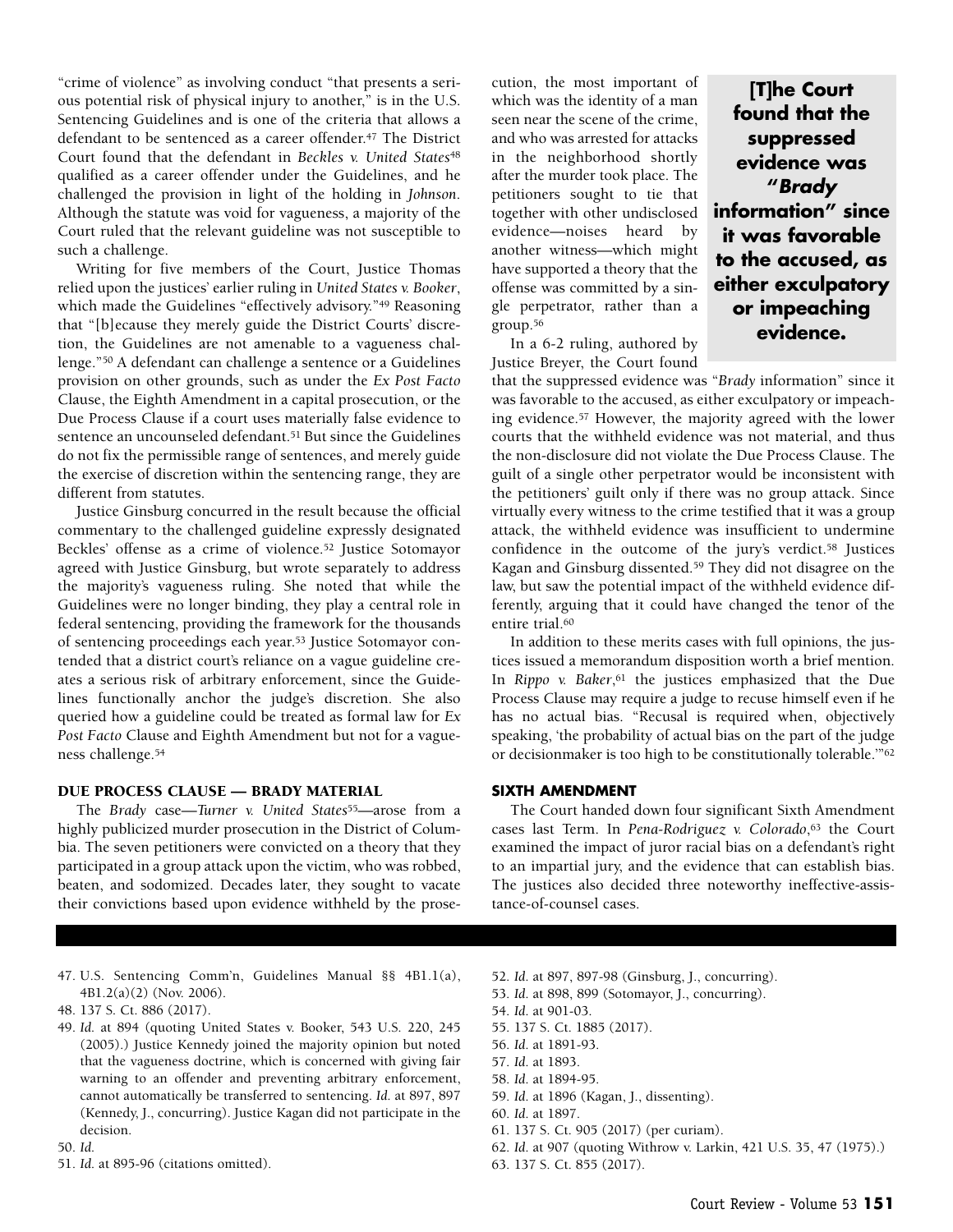### **Writing for the majority, Justice Kennedy emphasized the unique nature of racial bias.**

#### RIGHT TO AN IMPARTIAL JURY AND EVIDENCE OF BIAS

The Court has generally protected jury deliberations from intrusive inquiry by barring a criminal defendant from impeaching a verdict through juror testimony.64 In *Pena-Rodriguez*, the Court recognized a constitutional

exception to the "no-impeachment rule" when there is clear evidence of racial bias.

A Colorado jury convicted Miguel Angel Peña-Rodriguez of unlawful sexual contact and harassment.65 After the verdict, two jurors disclosed that a juror made racially biased statements during deliberations, including his belief that Mr. Peña-Rodriguez was guilty because he is Mexican.<sup>66</sup> Peña-Rodriguez brought a motion for a new trial, but the trial court denied relief under Colorado Rule of Evidence 606(b). Like its federal counterpart, the Colorado evidentiary rule prohibited a juror from testifying about a statement made during deliberations in a proceeding inquiring into the validity of the verdict.67 The state's appellate courts affirmed. In a 5-3 ruling, the Supreme Court reversed.

Writing for the majority, Justice Kennedy emphasized the unique nature of racial bias. Unlike other types of jury bias, "racial bias implicates unique historical, constitutional, and institutional concerns" and is "a familiar and recurring evil that, if left unaddressed, would risk systematic injury to the administration of injustice."68 The Court also found racial bias to be distinct in a pragmatic sense. Safeguards that generally protect the right to an impartial jury, such as *voir dire*, may be less effective in exposing racial bias and may even exacerbate existing prejudice.69 Thus, where there is clear evidence of racial bias, the Court held, the Sixth Amendment requires an exception to the no-impeachment rule and permits "the trial court to consider the evidence of the juror's statement and any resulting denial of the jury trial guarantee."70 But the Court limited the scope of this exception. An offhand comment indicating racial bias or hostility is not sufficient to overcome the no-impeachment bar. Instead, "the statement must tend to show that racial animus was a significant motivating factor in the juror's vote to convict."71

Justice Alito, joined by Chief Justice Roberts and Justice

64. *See*, *e.g.*, Tanner v. United States, 483 U.S. 107 (1987) (refusing to impeach a jury's verdict in spite of evidence that some jurors were under the influence of drugs and alcohol during the trial); Warger v. Shauers, 135 S. Ct. 521 (2014) (same where jury forewoman failed to disclose her pro-defendant bias during *voir dire*). Of course, even under the "no impeachment" rule, evidence is admissible to show that extraneous prejudicial information or outside influences were brought to bear. *See*, *e.g.*, Fed. R. Evid. 606(b).

- 66. *Id.* at 861-62.
- 67. *Id.* at 862.
- 68. *Id.* at 868.
- 69. *Id.* at 868-69. 70. *Id.* at 869.
- 71. *Id.*

Thomas, dissented.72 He analogized the no-impeachment rule to other well-established rules that limit a criminal defendant's ability to introduce evidence, and argued that the no-impeachment rule should not be cast aside lightly.73 Justice Alito also wrote that the majority's holding runs counter to the Court's precedents and prevents jurisdictions from developing their own evidence rules to address juror bias.74

The full impact of the Court's holding remains to be seen. The majority took some comfort in the fact that 17 jurisdictions have already recognized a racial-bias exception.75 The dissent noted, however, that it would be difficult to measure the difference in the quality of jury deliberations in different jurisdictions and expressed concern that the Court's exception will invite the harms that the no-impeachment rule was designed to prevent.76

#### INEFFECTIVE ASSISTANCE OF COUNSEL

*Lee v. United States*<sup>77</sup> is the latest in a series of rulings about effective assistance and the immigration consequences of a conviction. *Weaver v. Massachusetts*<sup>78</sup> addresses whether prejudice is presumed when a structural error is raised via an ineffective-assistance claim or whether the defendant must establish prejudice under the *Strickland* standard. And in *Buck v. Davis*,79 the Court held that defense counsel's decision to call a witness, who testified that one's race increases the probability of future dangerousness, was both deficient and prejudicial.80

Jae Lee was charged with possessing ecstasy with intent to distribute. After his attorney assured him that he would not be deported, Lee accepted a plea agreement. But his attorney was mistaken, and Lee was subject to mandatory deportation. The lower courts rejected his ineffective-assistance claim; although Lee established that his attorney acted deficiently, he could not establish prejudice because there was overwhelming evidence of guilt.81 In a 6-2 decision, the Supreme Court reversed.

Writing for the Court, Chief Justice Roberts began by addressing two types of ineffective-assistance claims. Where a defendant alleges that the attorney's incompetence led to an unreliable judicial proceeding, the defendant must demonstrate prejudice by showing "a reasonable probability that, but for counsel's unprofessional errors, the result of the proceeding would have been different."82 But sometimes a defendant alleges that the counsel's deficient performance led to the for-

- 72. *Id.* at 874, 874 (Alito, J., dissenting). Justice Thomas also wrote separately to argue that the Court's holding contravenes the original understanding of the Sixth or Fourteenth Amendments.
- 73. *Id.* at 875-77.
- 74. *Id.* at 878-81.
- 75. *Id.* at 870.
- 76. *Id.* at 884-85.
- 77. 137 S. Ct. 1958 (2017).
- 78. 137 S. Ct. 1899 (2017).
- 79. 137 S. Ct. 759 (2017).
- 80. We are not addressing *Davila v. Davis*, 137 S. Ct. 2058 (2017), which relates to procedural default.
- 81. *Lee*, 137 S. Ct. at 1963-64.
- 82. *Id.* at 1964 (quoting Strickland v. Washington, 466 U.S. 668, 694 (1984) and Roe v. Flores-Ortega, 528 U.S. 470, 481 (2000)).

<sup>65.</sup> *Id.* at 861.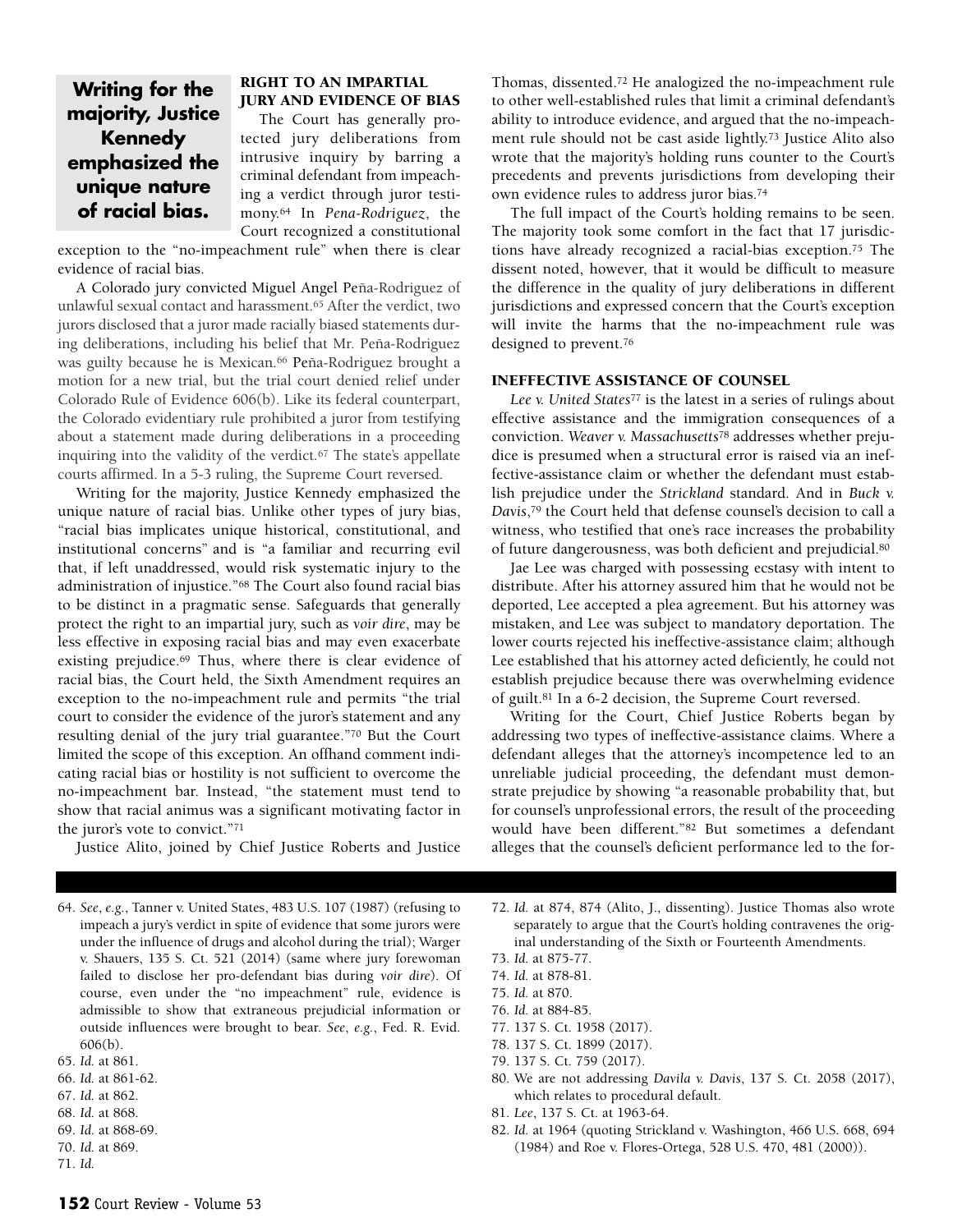feiture of a proceeding itself, such as a trial. In these circumstances, prejudice can be demonstrated by "a reasonable probability that, but for counsel's errors, [the defendant] would not have pleaded guilty and would have insisted on going to trial."83 Here, Lee had repeatedly told his attorney that avoiding deportation was the determinative factor for him. Given that accepting the plea agreement would *certainly* lead to deportation, while going to trial would *almost* certainly lead to deportation, it was not irrational for Lee to go to trial. Thus, Lee adequately demonstrated prejudice.84

In a dissent joined by Justice Alito, Justice Thomas strongly disagreed.85 He argued that Lee failed to demonstrate prejudice because there was not a reasonable probability that he would have obtained a more favorable result at trial given the overwhelming evidence of guilt and the absence of a bona fide defense.86 Justice Thomas warned that the majority's decision "will have pernicious consequences"87 by undermining the finality of decisions and imposing significant costs. We note that this concern may be somewhat mitigated by the majority's admonition that judges should look to "contemporaneous evidence to substantiate"88 a defendant's assertion that he would not have accepted a plea deal had he been competently advised.

The defendant in *Weaver* was tried in a courtroom so small that anyone who was not a potential juror was excluded from the room during jury selection. Kentel Weaver's counsel failed to object to the closure at trial or on direct review, but Weaver later filed a motion for a new trial claiming ineffective assistance of counsel. He argued that his attorney's failure to object violated his right to a public trial. The state courts found that Weaver failed to establish that the error was prejudicial.89 The Supreme Court agreed.

Writing for the majority, Justice Kennedy explained that the case required the reconciliation of two doctrines: structural error and ineffective assistance of counsel. A violation of the right to a public trial is a structural error. If raised at trial and on direct appeal, "the defendant is generally entitled to automatic reversal regardless of the error's actual effect on the outcome."90 Here, however, the error was raised in an ineffective-assistance-of-counsel claim, and prejudice is not presumed. When a defendant raises a public-trial violation through an ineffective-assistance-of-counsel claim, "the burden is on the defendant to show either a reasonable probability of a different outcome . . . or . . . to show that the particular public-trial violation was so serious as to render his or her trial fundamentally unfair."91 In the case at bench, Weaver failed to establish prejudice under either test.92

Justice Alito concurred, but noted that the Court should not have assumed that prejudice might also be established through a showing of "fundamental unfairness," arguing instead for a straightforward application of the *Strickland* prejudice prong.93 Justice Thomas agreed with Justice Alito, but wrote separately to question whether the closure of

**The defendant in** *Weaver* **was tried in a courtroom so small that anyone who was not a potential juror was excluded from the room during jury selection.**

the courtroom during jury selection should be considered a Sixth Amendment violation at all.94 Justice Gorsuch joined the majority and concurring opinions.

Justices Breyer and Kagan dissented.95 "[S]ome errors such as the public-trial error at issue in this case—have been labeled structural because they have effects that are simply too hard to measure."96 Instead of requiring a defendant to take on an impossible task or require lower courts to determine which kinds of structural errors actually undermine fundamental fairness, the dissenters would grant relief as long as the defendant can establish that an attorney's constitutionally deficient performance produced a structural error.97

In the last of the three cases, *Buck*, the Court examined the impact of race-based testimony at the penalty phase of a capital case.98 Duane Buck was convicted of capital murder. Under Texas law, the jury could impose a death sentence only if it found that Buck was likely to commit acts of violence in the future. Defense counsel called a number of witnesses, including a psychologist, Dr. Quijano. Dr. Quijano prepared a written evaluation in which he stated that Buck was statistically more likely to act violently in the future because he was black. Nonetheless, Buck's counsel called Dr. Quijano to the stand, and he testified that Buck's race was known to predict future dangerousness.99 On cross-examination, Dr. Quijano emphasized that "the race factor, black, increases the future dangerousness for various complicated reasons."100 The jury returned a sentence of death, which was affirmed on appeal. While Buck's case was on collateral review, the Texas Attorney General issued a statement concerning capital cases in which Dr. Quijano had testified, decrying the use of race in sentencing. The Attorney General confessed error in a number of those cases, but not Buck's.101 Buck argued that his counsel was inef-

- 83. *Id.* at 1965 (quoting Hill v. Lockhart, 474 U.S. 52, 59 (1985)).
- 84. *Id.* at 1967-69.
- 85. *Id.* at 1969, 1969. (Thomas, J., dissenting).
- 86. *Id.* at 1974.
- 87. *Id.* at 1974-75.
- 88. *Id.* at 1967.
- 89. *Weaver*, 137 S. Ct. at 1906-07.
- 90. *Id.* at 1910 (internal quotation marks omitted).
- 91. *Id*. at 1911.
- 92. *Id*. at 1913.
- 93. *Id*. at 1914, 1914 (Alito, J., concurring). 94. *Id.* (Thomas, J., concurring). 95. *Id.* at 1916, 1916 (Breyer, J., dissenting). 96. *Id.* (internal quotation marks omitted).
- 
- 97. *Id*. at 1917-18.
- 98. 137 S. Ct. at 759.
- 99. *Id*. at 767-69.
- 100. *Id.* at 769.
- 101. *Id*. at 770.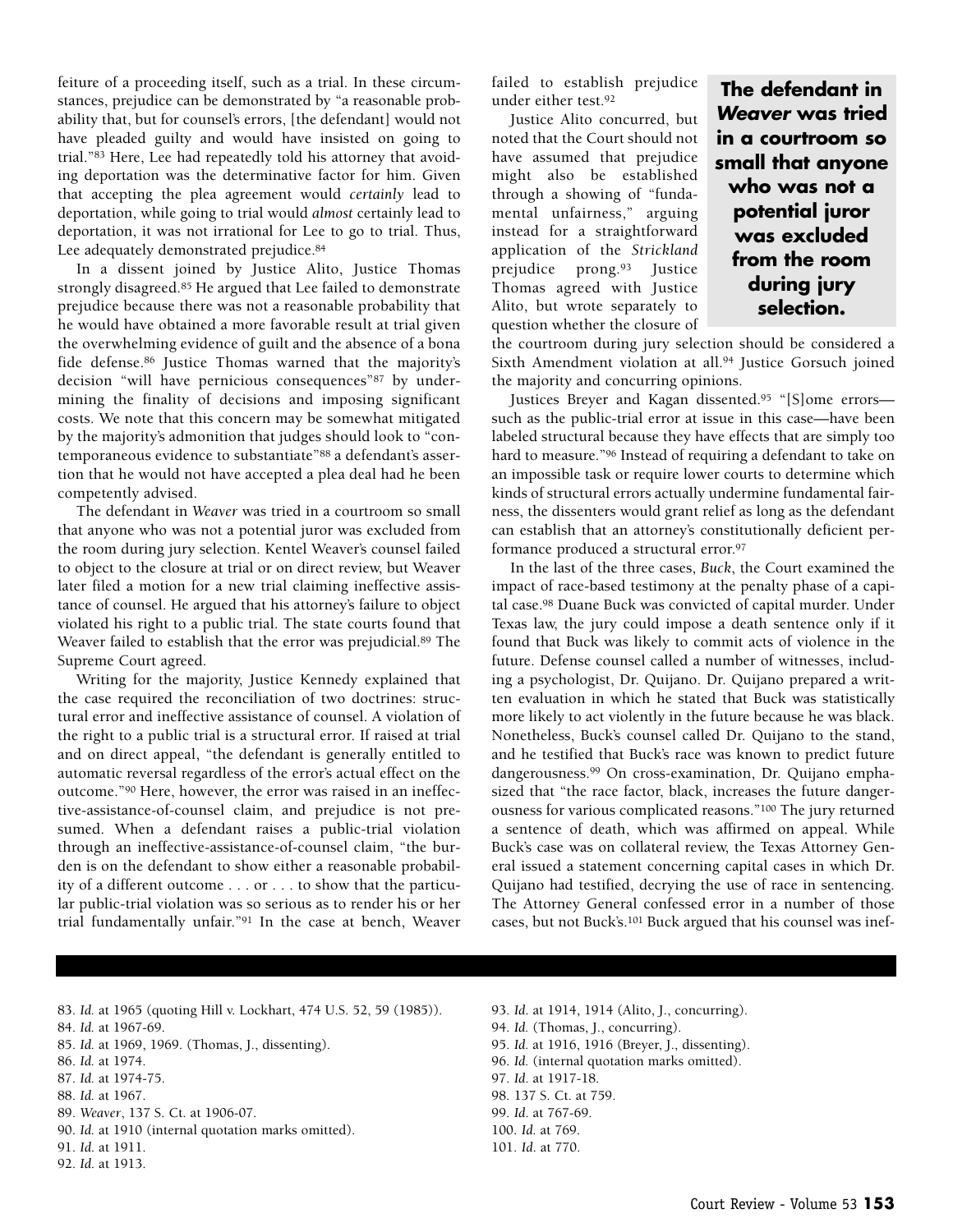**The justices held that the Texas court applied the wrong standard for determining Moore's intellectual disability.**

fective for introducing the evidence. Writing for the majority, Chief Justice Roberts agreed.

Dr. Quijano's report in effect said that "the color of Buck's skin made him more deserving of execution" and, the Court found, "[n]o competent defense attorney would introduce such evidence about his own client."102 Buck also established prejudice under *Strickland*. Although Dr. Quijano

only referred to Buck's race twice in his testimony, the Court found that these references were not *de minimis*. Dr. Quijano's testimony tied the probability of future violence to the color of Buck's skin, an immutable characteristic. It also appealed to a powerful racial stereotype. The harm to the defendant was significant whether Dr. Quijano was called as a witness by the prosecution or the defense.103 In the procedural part of the decision, the majority also held that Buck was entitled to reopen his federal habeas corpus case so that the lower courts could address his ineffective-assistance-of-counsel claim.104

Justices Thomas and Alito dissented from the merits and procedural holdings. They principally disagreed with the majority's finding of prejudice under *Strickland*, pointing to the heinous nature of the crime and Buck's lack of remorse.105

#### **EIGHTH AMENDMENT**

The past Term saw one important ruling on the Eighth Amendment, capital punishment, and intellectual deficits, as well as two summary dispositions.

In *Moore v. Texas*,106 the Court examined whether a state used the appropriate standard to determine if a defendant is intellectually disabled and may not be executed under *Atkins v. Virginia*.107 A state habeas court recommended granting relief to Bobby James Moore, but the Texas Court of Criminal Appeals declined to adopt that recommendation, finding that Moore failed to establish his intellectual disability.108 In an opinion written by Justice Ginsburg, the Court reversed.

The justices held that the Texas court applied the wrong standard for determining Moore's intellectual disability. The states have some flexibility, but not "unfettered discretion," in enforcing the ban on execution of intellectually disabled inmates.109 Courts should look to the medical community and "current medical standards" to inform their decisions.110 Here, the Texas court failed to do so in two ways. First, in determining Moore's intellectual functioning, the Texas court did not properly adjust Moore's IQ score of 74 by the test's standard error of measurement. This outcome was irreconcilable with *Hall v. Florida*,<sup>111</sup> which instructed courts to adjust IQ scores to account for the inherent imprecision of the test. If the Texas court had done so, Moore would have been placed within the clinically established range for intellectual functioning deficits.112 Second, in evaluating Moore's adaptive functioning, the Texas court deviated from prevailing clinical standards by overemphasizing Moore's perceived adaptive strengths rather than his adaptive deficits; it also looked to Moore's adaptive strengths in a controlled setting, which clinicians caution against. The Court also criticized the lower court for continuing to rely on a prior Texas case and its list of "evidentiary factors," which are grounded on lay stereotypes and have not been followed in any contexts other than the death penalty.113

Chief Justice Roberts, joined by Justices Alito and Thomas, dissented.114 Agreeing that the Texas evidentiary factors were flawed, he still would have upheld the Texas court's decision because Moore's IQ score was above 70.115 The Chief Justice also criticized the majority for excessively relying on the medical standards and not providing adequate guidance to states seeking to determine the bounds of intellectual disability.<sup>116</sup>

In addition to *Moore*, the justices also issued two summary dispositions in Eighth Amendment cases. In *Virginia v. LeBlanc*,117 the Court considered a follow-up to *Graham v. Florida*,118 which requires states to give juvenile offenders convicted of nonhomicide offenses a meaningful opportunity to obtain release based upon demonstrated maturity and rehabilitation. The Court ruled that under the deferential federal habeas corpus standards, it was not objectively unreasonable to find that Virginia's geriatric release program met *Graham*'s requirements.119 In the other summary disposition, *Bosse v. Oklahoma*,120 the Court reversed a state court's conclusion that *Booth v. Maryland*<sup>121</sup> was overturned. *Booth* prohibits a capital sentencing jury from considering victim impact evidence that does not "relate directly to the circumstances of the crime."122 *Payne v. Tennessee*<sup>123</sup> partially overruled *Booth*, but *Booth* remains good law and still prohibits victim-impact evidence that relates to characterizations and opinions about the crime and the defendant.124 It is "this Court's prerogative alone to overrule one of its precedents."125

- 102. *Id*. at 775.
- 103. *Id.* at 775-77.
- 104. *Id*. at 778, 780.
- 105. *Id.* at 780, 782-83 (Thomas, J., dissenting).
- 106. 137 S. Ct. 1039 (2017).
- 107. 536 U.S. 304 (2002).
- 108. *Moore*, 137 S. Ct. at 1044.
- 109. *Moore*, 137 S. Ct. at 1052-53 (citations omitted).
- 110. *Id*. at 1049.
- 111. 134 S. Ct. 1986, 1998 (2014).
- 112. *Moore*, 137 S. Ct. at 1048-50.
- 113. *Id*. at 1051-53.
- 114. 137 S. Ct. at 1053, 1053 (Roberts, C.J., dissenting).
- 115. *Id*. at 1060-61.
- 116. *Id.* at 1057-58.
- 117. 137 S. Ct. 1726 (2017) (per curiam).
- 118. 560 U.S. 48 (2010).
- 119. *LeBlanc*, 137 S. Ct. at 1729. The Court expressed no view on the merits of the underlying Eighth Amendment claim were it presented on direct review.
- 120. 137 S. Ct. 1 (2016) (per curiam).
- 121. 482 U.S. 496 (1987).
- 122. *Id*. at 501-02.
- 123. 501 U.S. 808 (1991).
- 124. 501 U.S. at 817.
- 125. 137 S. Ct. at 2 (internal quotations omitted).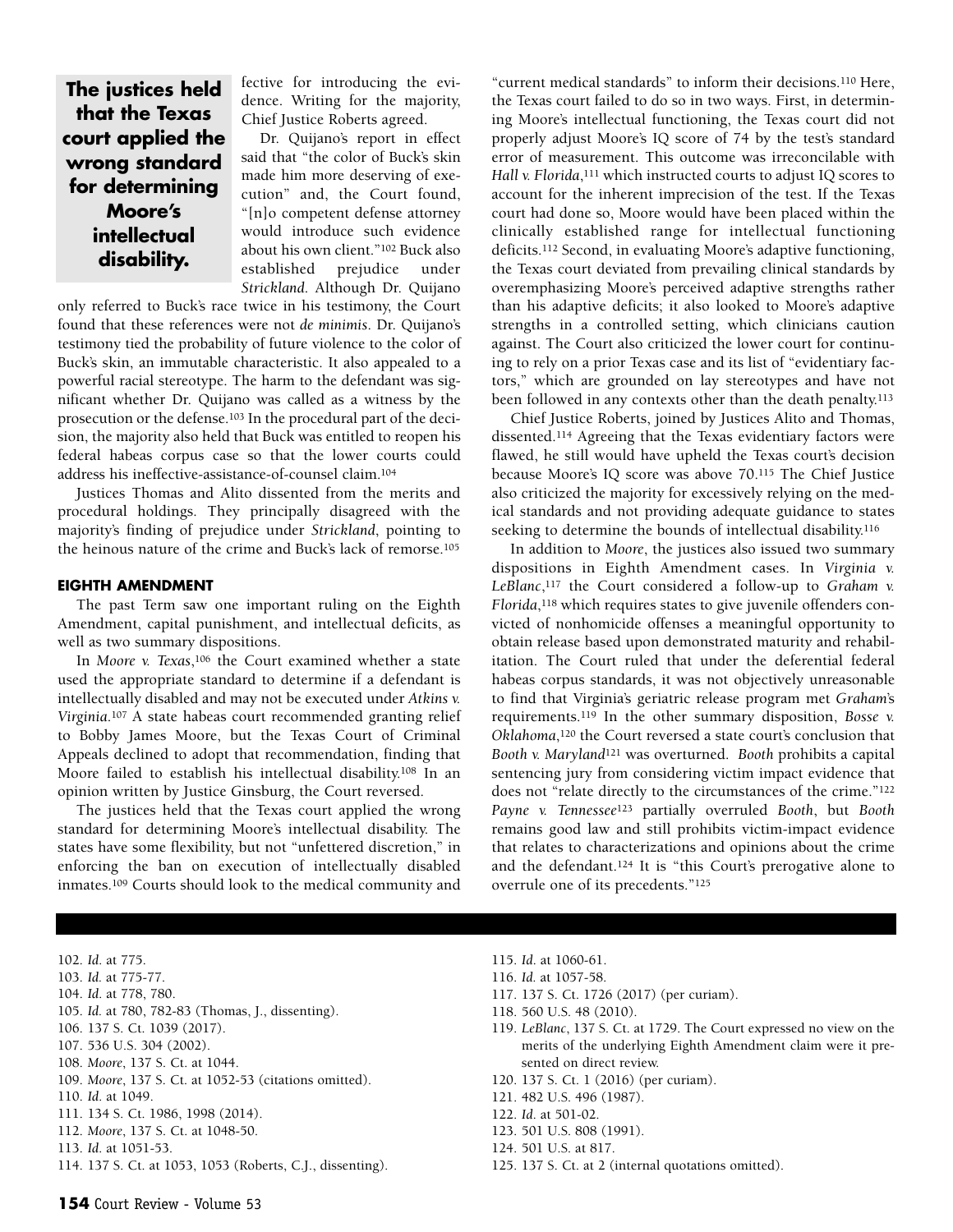#### FIRST AMENDMENT

The Court also issued one of its first opinions to examine the relationship between the First Amendment and the Internet, *Packingham v. North Carolina*.126

In 2002, North Carolina made it a felony for a registered sex offender to access commercial social-networking websites that allow minors to create accounts.127 Lester Gerard Packingham, a registered sex offender, was convicted of violating this statute after he wrote a Facebook post thanking God for dismissing his traffic ticket.<sup>128</sup> Packingham challenged his conviction on First Amendment grounds, and a unanimous Court agreed.

Writing for the Court, Justice Kennedy explained that "[a] fundamental principle of the First Amendment is that all persons have access to places where they can speak and listen."129 The Court has historically protected the right to speak in places that are important for the exchange of views, such as streets or parks. Noting that cyberspace, and social media in particular, fills a similar role, the Court wrote that it "must exercise extreme caution" before limiting First Amendment protections to such vast networks.130 The Court assumed that the North Carolina statute was content-neutral.131 Thus, the law was subject to intermediate scrutiny and must not "burden substantially more speech than is necessary to further the government's legitimate interests."132 Applying this standard, the justices found that the government had a legitimate interest in protecting children from sexual abuse, but the statute was overly broad. Even if the Court were to limit the scope of the statute to Facebook and other similar social networks, the statute enacted an unprecedented prohibition on First Amendment speech.133 States, of course, are free to enact more specific and narrow laws, such as prohibiting a sex offender from contacting a minor or using a website to gather information about a minor.134

In a concurrence joined by Chief Justice Roberts and Justice Thomas, Justice Alito expressed his disapproval of the majority's "undisciplined dicta."135 Although he agreed that the North Carolina law was overly broad, he criticized the majority for equating the entirety of the Internet with public streets and parks. Justice Alito focused on the fact that the the North Carolina law encompasses a large number of websites that are most unlikely to facilitate to commission of a sex crime against a child, such as Amazon, the Washington Post, and WebMD.136 Limiting a registered sex offender's access to such websites would not appreciably advance the State's goal of protecting children from recidivist sex offenders.137

#### FEDERAL CIVIL-RIGHTS-ACTIONS — BIVENS

The justices also made it more difficult for plaintiffs to bring civil-rights actions against federal officers under *Bivens v. Six Unknown Federal Narcotics Agents*.138 In *Ziglar v. Abbasi*,139 the Court again addressed claims brought by non-citizens who were held at the Metropolitan Detention Center in New York post 9/11, based on tips provided to the FBI. The plaintiffs, six men of Arab or South Asian descent, alleged that their

**The justices also made it more difficult for plaintiffs to bring civil-rights axctions against federal officers under** *Bivens v. Six Unknown Federal Narcotics Agents.*

detention under harsh conditions violated the substantive-dueprocess and equal-protection components of the Fifth Amendment, among other provisions.140 In a 4-2 ruling authored by Justice Kennedy, the Court rejected the plaintiffs' *Bivens* claim against three high-level Department of Justice officials.

The majority held that separation-of-powers principles are central to the question whether a party may assert a new implied cause of action under the Constitution. Henceforth, "a [new] *Bivens* remedy will not be available if there are 'special factors counselling hesitation in the absence of affirmative action by Congress.'"141 "Special factors" might include burdens on government employees, projected costs and consequences, or the existence of alternative remedial structures.142 Whether a case presents a new cause of action, rather than one fitting within an already established *Bivens* context, may turn on circumstances such as the officer's rank; the right at issue; the generality of the official action; existing judicial guidance for the officer; the statute or other legal authority under which the officer operated; the risk of disruptive intrusion by the judiciary; and other factors.<sup>143</sup> Because this case is meaningfully different from previous *Bivens* cases and because it necessarily implicates special factors, the Court refused to allow the plaintiffs' detention claims to proceed under *Bivens*.144

Justice Breyer and Justice Ginsburg dissented, arguing that the plaintiffs' claims did not arise in a "new context" and were not "expanding" the scope of the *Bivens* remedy.145 Even if the context were "fundamentally different," the dissent still would have permitted the plaintiffs' claims because no alternative remedy was available for them, at least for a considerable time, and there were no special factors that counsel hesitation.146

126. 137 S. Ct. 1730 (2017).

127. *Id.* at 1733; N.C. Gen. Stat. Ann. § 14-202.5 (2015).

- 128. 137 S. Ct. at 1734.
- 129. *Id.* at 1735.
- 130. *Id.* at 1736.
- 131. *Id.*
- 132. *Id.* (quoting McCullen v. Coakley, 134 S. Ct. 2518, 2535 (2014).)
- 133. *Id.* at 1737.
- 134. *Id.*
- 135. *Id.* at 1738, 1738 (Alito, J., concurring).
- 136. *Id.* at 1741.
- 137. *Id.* at 1743.
- 138. 403 U.S. 388 (1971).
- 139. 137 S. Ct. 1843 (2017). Justices Sotomayor, Kagan, and Gorsuch did not participate in the case.
- 140. *Id.* at 1853-54.
- 141. *Id*. at 1857 (quoting Carlson v. Green, 446 U.S. 14, 18 (1980) and *Bivens*, 403 U.S. at 396).
- 142. *Id*. at 1858.
- 143. *Id*. at 1860.
- 144. *Id.* at 1860-63.
- 145. *Id.* at 1872, 1872, 1876 (Breyer, J., dissenting).
- 146. *Id.* at 1879-80.